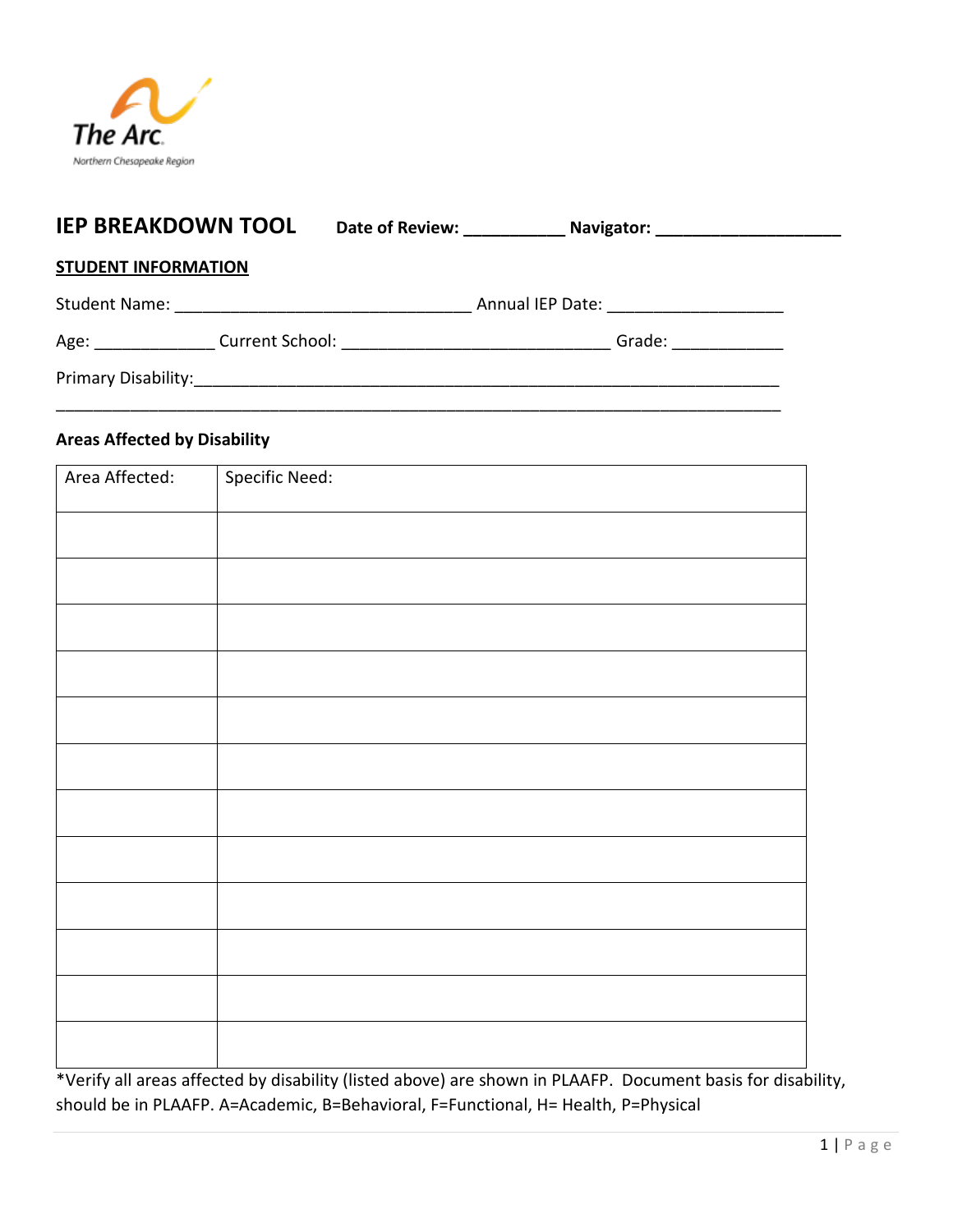

# **SECTION I: MEETING AND IDENTIFYING INFORMATION**

# Continued Evaluation Eligibility Data

| DATE: | ASSESSMENTS: | NEED/RECOMMENDATIONS: |
|-------|--------------|-----------------------|
|       |              |                       |
|       |              |                       |
|       |              |                       |
|       |              |                       |
|       |              |                       |
|       |              |                       |
|       |              |                       |
|       |              |                       |
|       |              |                       |

## Participation on District/Statewide Assessments: List assessments in which student will participate.

| ASSESSMENTS:                | NEED/RECOMMENDATIONS: |             |               | Agree? |
|-----------------------------|-----------------------|-------------|---------------|--------|
|                             |                       |             |               |        |
|                             |                       |             |               |        |
|                             |                       |             |               |        |
|                             |                       |             |               |        |
|                             |                       |             |               |        |
|                             |                       |             |               |        |
|                             |                       |             |               |        |
| <b>Student is Pursuing:</b> | Diploma               | Certificate | <b>Bridge</b> |        |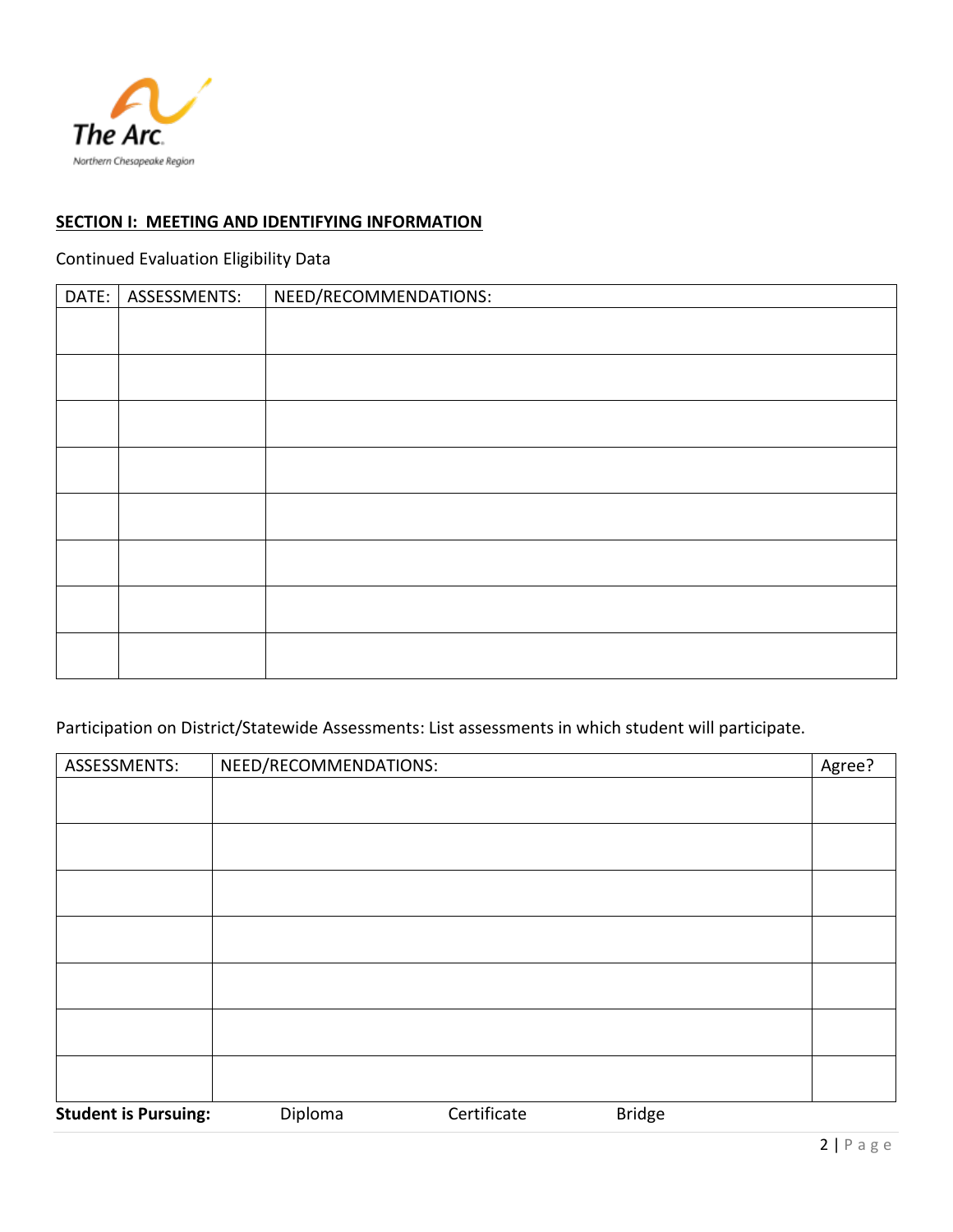

### **SECTION II. PRESENT LEVELS OF ACADEMIC ACHIEVEMENT AND FUNCTIONAL PERFORMANCE (PLAAFP):**

Verify information matches most recent assessments (Prior IEP, level of instruction)

Area of Need: A=Academic, B=Behavioral, F=Functional, H=Health, P=Physical

| Academic Need: | Instructional<br>Grade Level | Source and Date: | Previous Year<br>Level of<br>Performance: |
|----------------|------------------------------|------------------|-------------------------------------------|
|                |                              |                  |                                           |
|                |                              |                  |                                           |
|                |                              |                  |                                           |
|                |                              |                  |                                           |
|                |                              |                  |                                           |
|                |                              |                  |                                           |
|                |                              |                  |                                           |
|                |                              |                  |                                           |
|                |                              |                  |                                           |
|                |                              |                  |                                           |
|                |                              |                  |                                           |
|                |                              |                  |                                           |
|                |                              |                  |                                           |
|                |                              |                  |                                           |
|                |                              | Performance:     |                                           |

\*Did parent review data used to make informal assessments?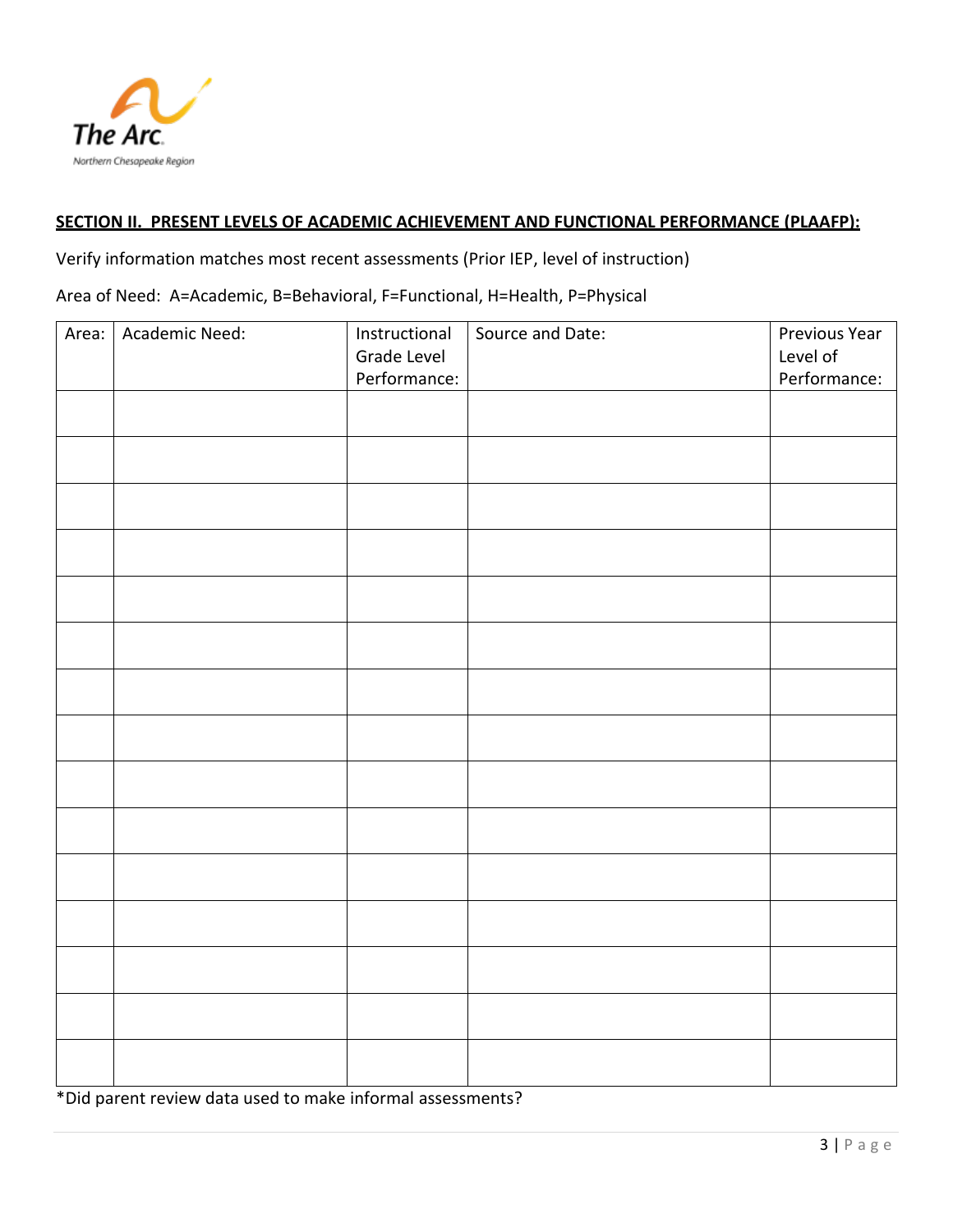

\*Compare PLAAFP to Goals, all should be carried over

### **SECTION II. PLAAFP, PARENTAL INPUT \*As the PLAAFP Parental Input is Currently Written**

**\*You will complete this process twice, first from the written IEP, then based on your vision of the strengths**  and needs of your child. Who wrote IEP Parental Input? Parent School

1. Summarize Parental Input regarding the student's educational program?



2. Goals for your student's next year?

3. Favorite hobbies and activities for your student?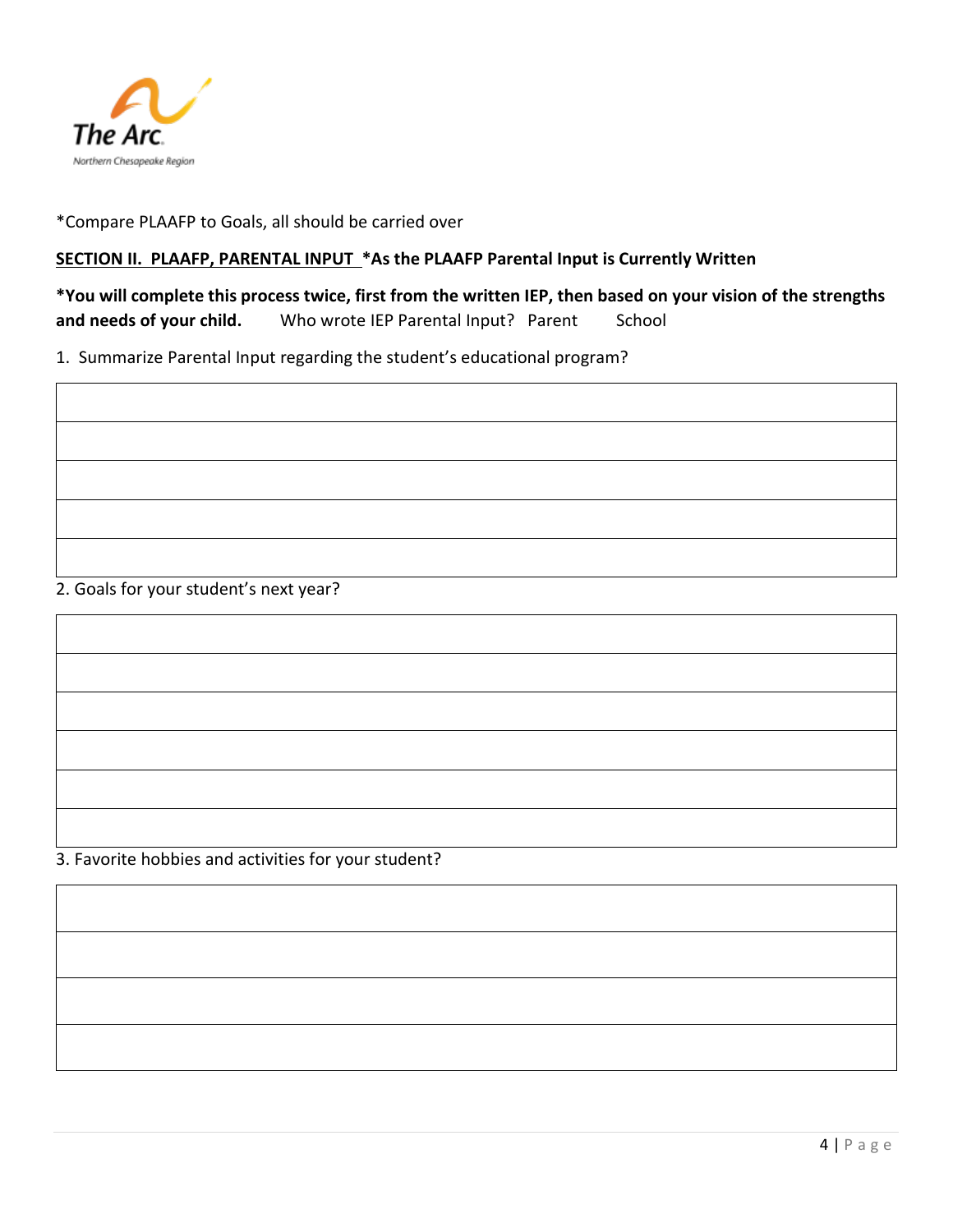

### **II. PLAAFP Parental Input, continued:**

5. What are the student's strengths, interests and significant personal attributes, and personal accomplishments? (Include post school preferences and activities if appropriate.)

6. How does the student's disability affect his/her involvement in the general education curriculum?

7. Any additional Parental Concerns, not previously reflected in IEP?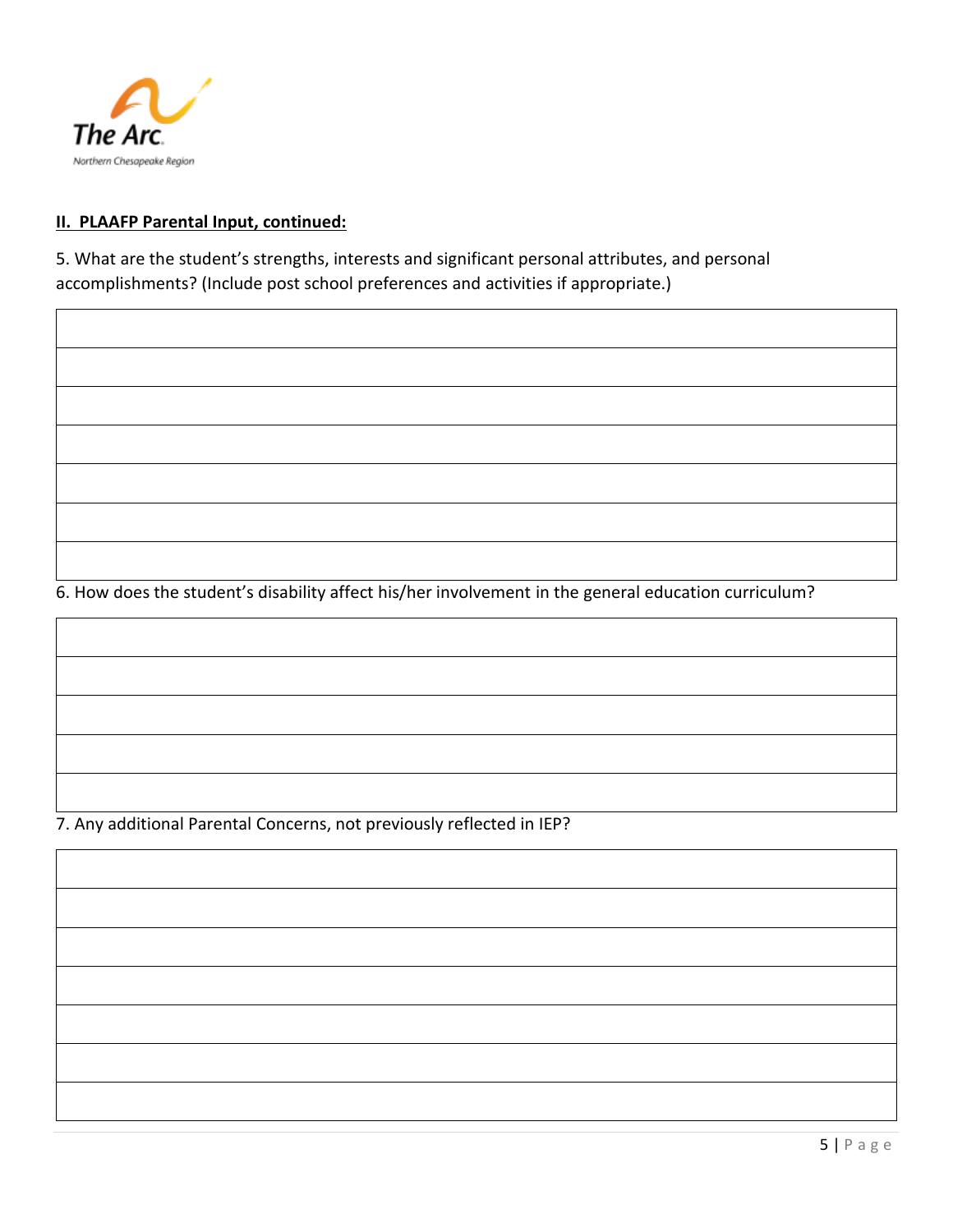

## **II. PLAAFP Parental Input: \*What YOU would like to add or include to the PLAAFP Parent Input**

1. What is YOUR Parental Input regarding the student's current educational program?

2. Goals for your student's next year?

3. Favorite hobbies and activities for your student?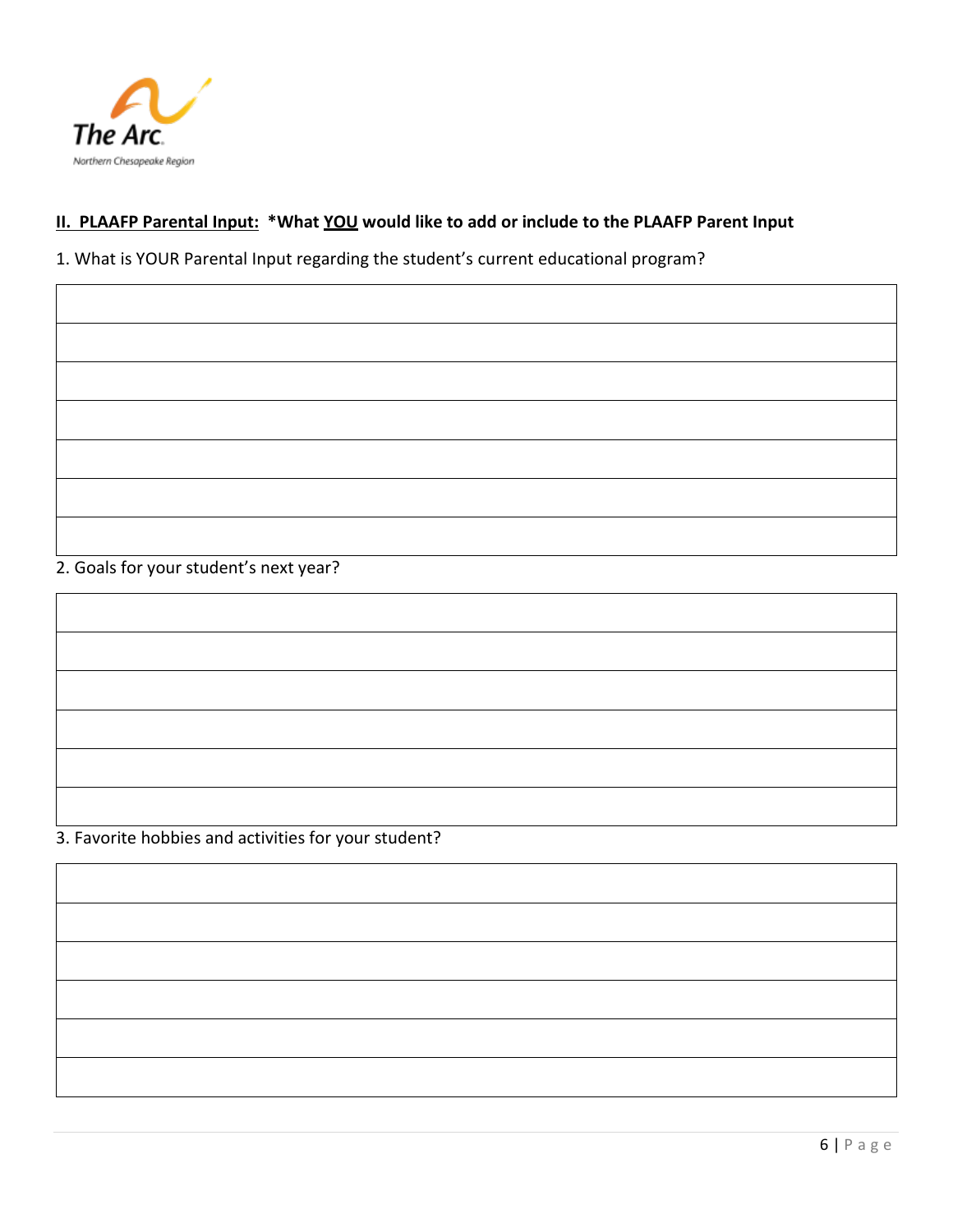

### **II. PLAAFP Parental Input, continued:**

4. What are the student's strengths, interests and significant personal attributes, and personal accomplishments? (Include post school preferences and activities if appropriate.)

5. How does the student's disability affect his/her involvement in the general education curriculum?

7. Any additional Parental Concerns, not previously reflected in IEP?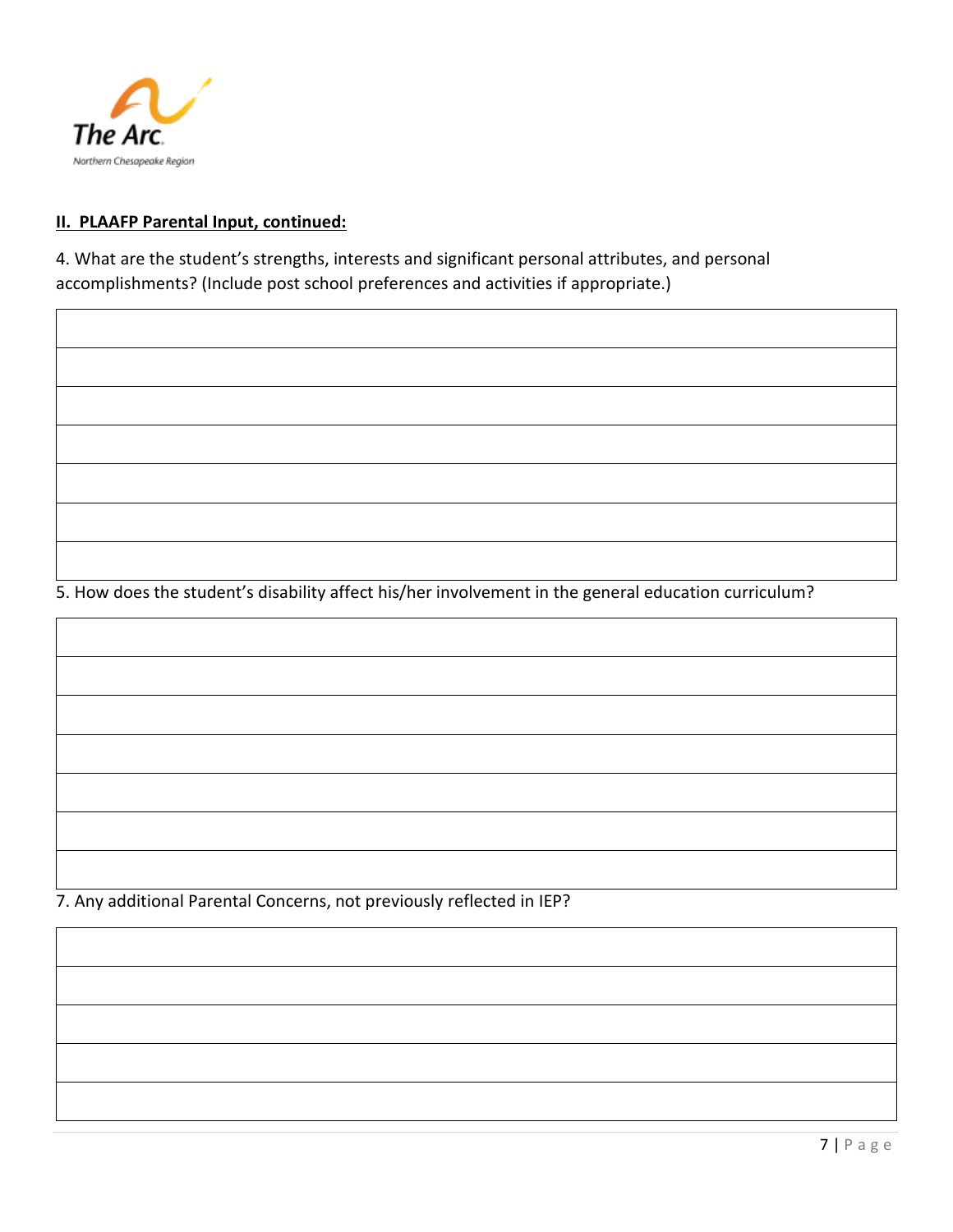

**\*Formal Assessments: Use the documents you gathered from inside or outside of the school system. School is required to consider all data. If they deny, they must provide Prior Written Notice (PWN) stating the reason of denial.**

**\*Review all identifying Information and PLAAFP, Data does not need to come from the IEP.**

| DATE: | ASSESSMTS: | NEEDS/RECOMMENDATIONS: | Prior Data? | In PLAAFP? |
|-------|------------|------------------------|-------------|------------|
|       |            |                        |             |            |
|       |            |                        |             |            |
|       |            |                        |             |            |
|       |            |                        |             |            |
|       |            |                        |             |            |
|       |            |                        |             |            |
|       |            |                        |             |            |
|       |            |                        |             |            |
|       |            |                        |             |            |
|       |            |                        |             |            |
|       |            |                        |             |            |
|       |            |                        |             |            |
|       |            |                        |             |            |
|       |            |                        |             |            |
|       |            |                        |             |            |
|       |            |                        |             |            |
|       |            |                        |             |            |
|       |            |                        |             |            |
|       |            |                        |             |            |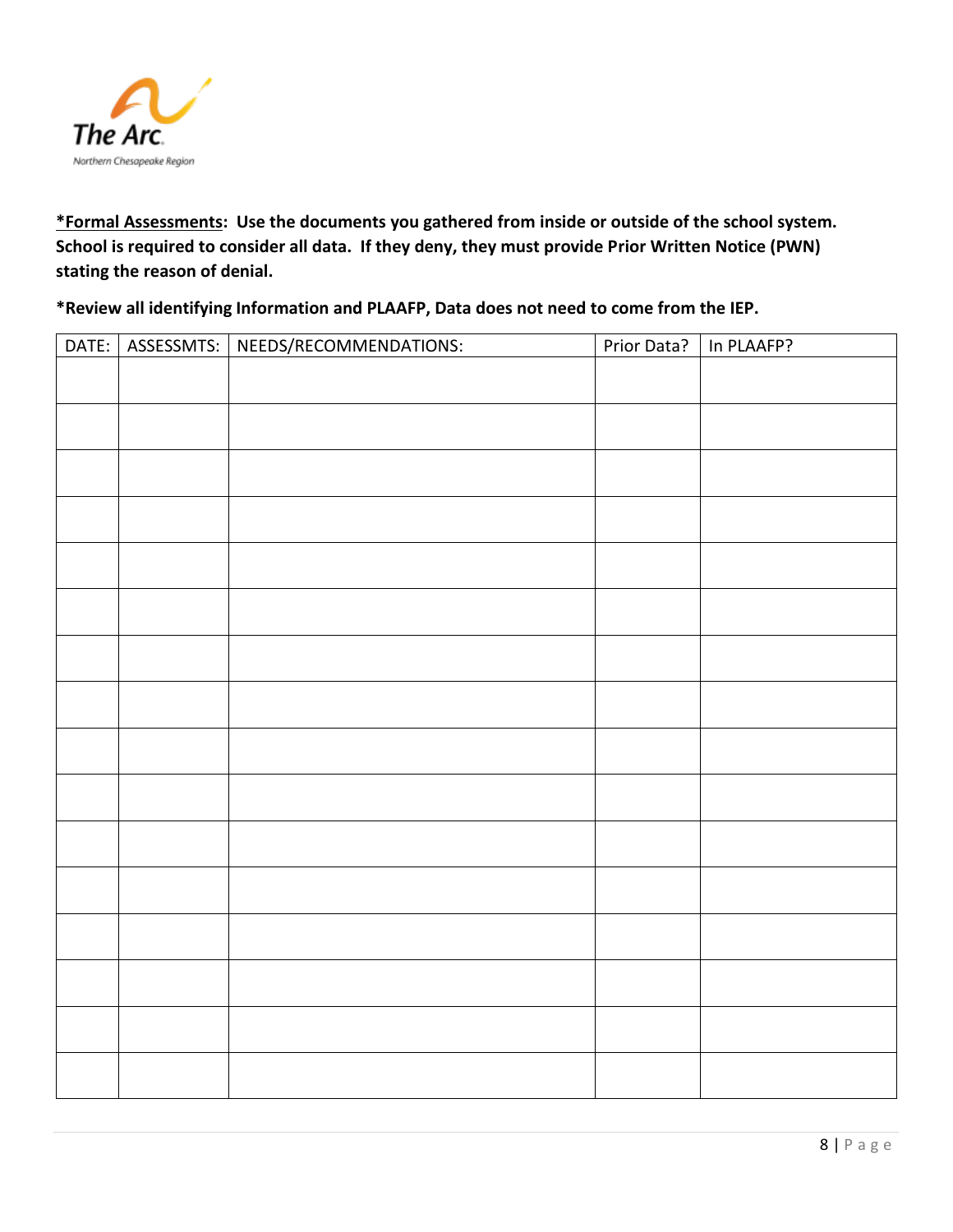

## SECTION III. SPECIAL CONSIDERATIONS AND ACCOMMODATIONS:

# Accommodations:

| Nature of Service | Anticipated<br>Frequency | Clarify location and manner |
|-------------------|--------------------------|-----------------------------|
|                   |                          |                             |
|                   |                          |                             |
|                   |                          |                             |
|                   |                          |                             |
|                   |                          |                             |
|                   |                          |                             |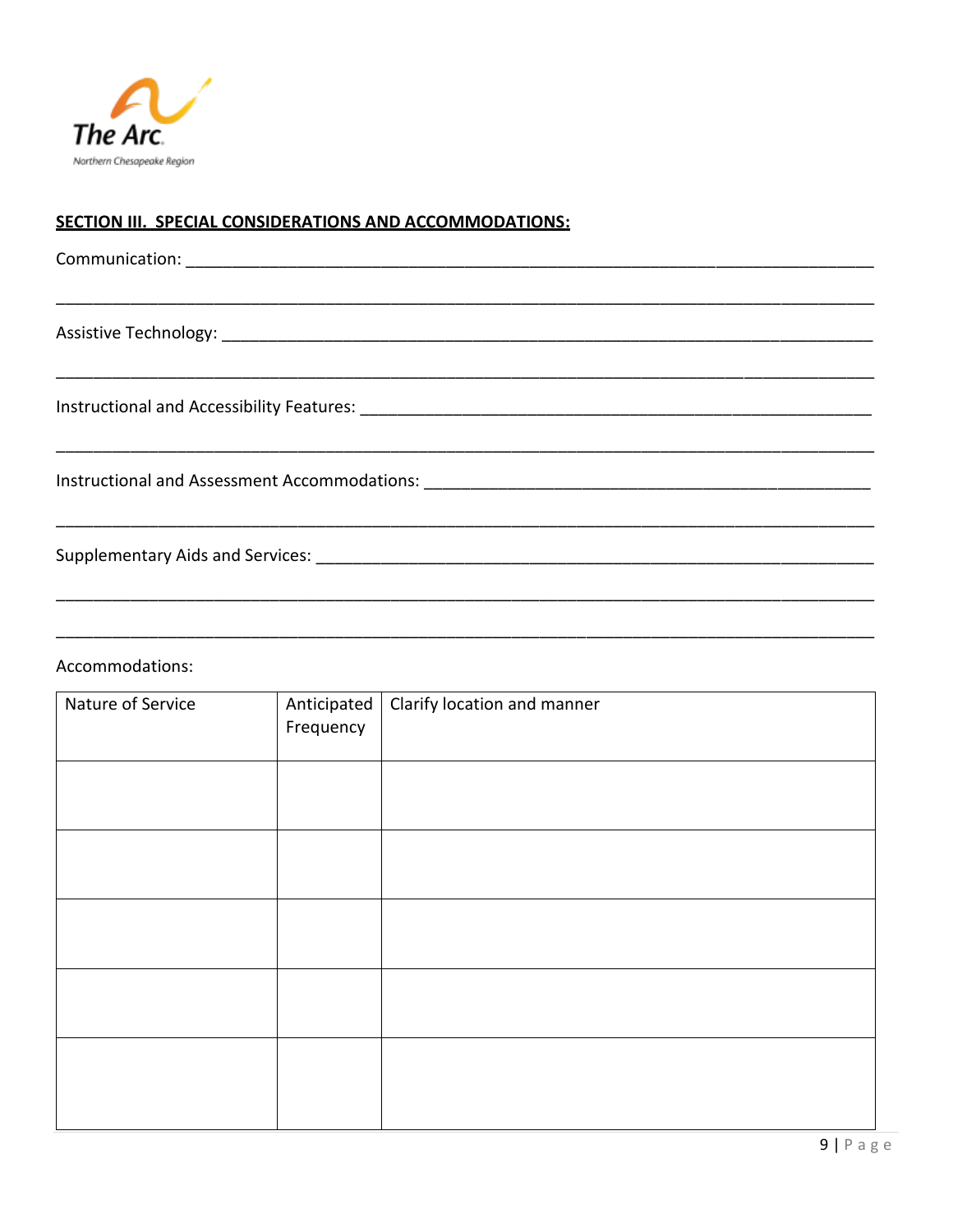

| Nature of Service | Frequency | Clarify location and manner |
|-------------------|-----------|-----------------------------|
|                   |           |                             |
|                   |           |                             |
|                   |           |                             |
|                   |           |                             |
|                   |           |                             |
|                   |           |                             |
|                   |           |                             |
|                   |           |                             |
|                   |           |                             |
|                   |           |                             |
|                   |           |                             |
|                   |           |                             |
|                   |           |                             |
|                   |           |                             |
|                   |           |                             |
|                   |           |                             |
|                   |           |                             |
|                   |           |                             |
|                   |           |                             |
|                   |           |                             |
|                   |           |                             |
|                   |           |                             |
|                   |           |                             |
|                   |           |                             |
|                   |           |                             |
|                   |           |                             |
|                   |           |                             |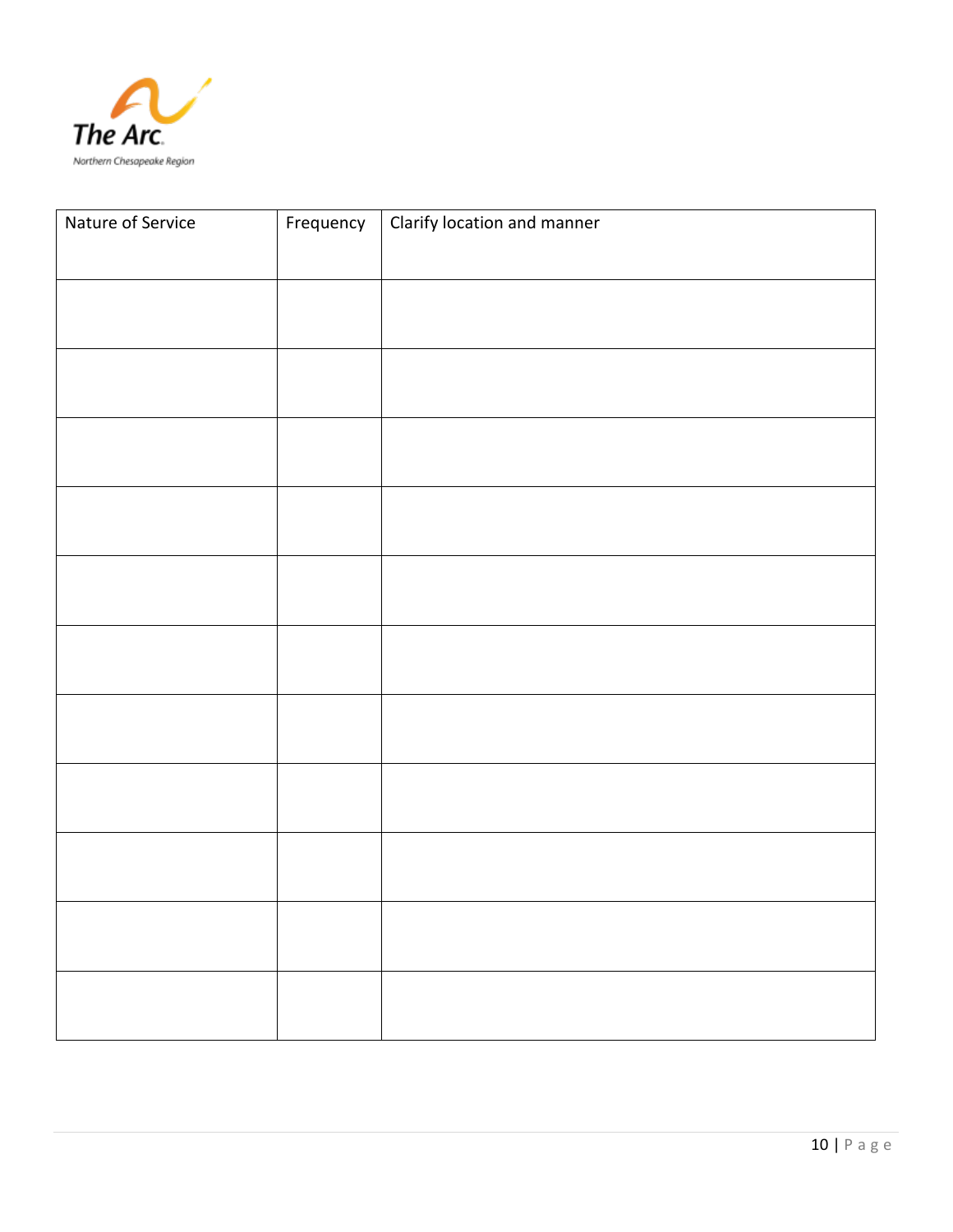

#### **SECTION III. SPECIAL CONSIDERATIONS AND ACCOMMODATIONS, Continued:**

#### **Extended School Year Services:**

|    | 1. Does the student's IEP include annual goals related to critical life skills? YES   | NO        |
|----|---------------------------------------------------------------------------------------|-----------|
|    | a. Is there likely a chance of substantial regression of critical life skills? YES NO |           |
|    | Is the student demonstrating a degree of progress toward mastery<br>b.                |           |
|    | of IEP goals related to critical life skills?<br><b>YES</b>                           | NO        |
| 2. | Is there presence of emerging skills or breakthrough opportunities?<br><b>YES</b>     | NO.       |
|    | <b>YES</b><br>3. Are there significant Interfering Behaviors?                         | NO.       |
| 4. | Does the nature and severity of the disability warrant ESY services?<br><b>YES</b>    | NO.       |
|    | 5. Are there other special circumstances that require ESY?<br><b>YES</b>              | <b>NO</b> |
|    | Discussions to support any decisions:                                                 |           |
|    |                                                                                       |           |

\*After considering the above questions, do you believe that the benefits your student will receives from his/her educational program during the regular school year be significantly jeopardized if the student is not provided ESY? NO

\_\_\_\_\_\_\_\_\_\_\_\_\_\_\_\_\_\_\_\_\_\_\_\_\_\_\_\_\_\_\_\_\_\_\_\_\_\_\_\_\_\_\_\_\_\_\_\_\_\_\_\_\_\_\_\_\_\_\_\_\_\_\_\_\_\_\_\_\_\_\_\_\_\_\_\_\_\_\_\_\_\_\_\_\_\_\_\_\_

\_\_\_\_\_\_\_\_\_\_\_\_\_\_\_\_\_\_\_\_\_\_\_\_\_\_\_\_\_\_\_\_\_\_\_\_\_\_\_\_\_\_\_\_\_\_\_\_\_\_\_\_\_\_\_\_\_\_\_\_\_\_\_\_\_\_\_\_\_\_\_\_\_\_\_\_\_\_\_\_\_\_\_\_\_\_\_\_\_

| *Are there any parental concerns that are not reflected above? | <b>YES</b> | <b>NO</b> |
|----------------------------------------------------------------|------------|-----------|
|                                                                |            |           |
|                                                                |            |           |
|                                                                |            |           |
|                                                                |            |           |
|                                                                |            |           |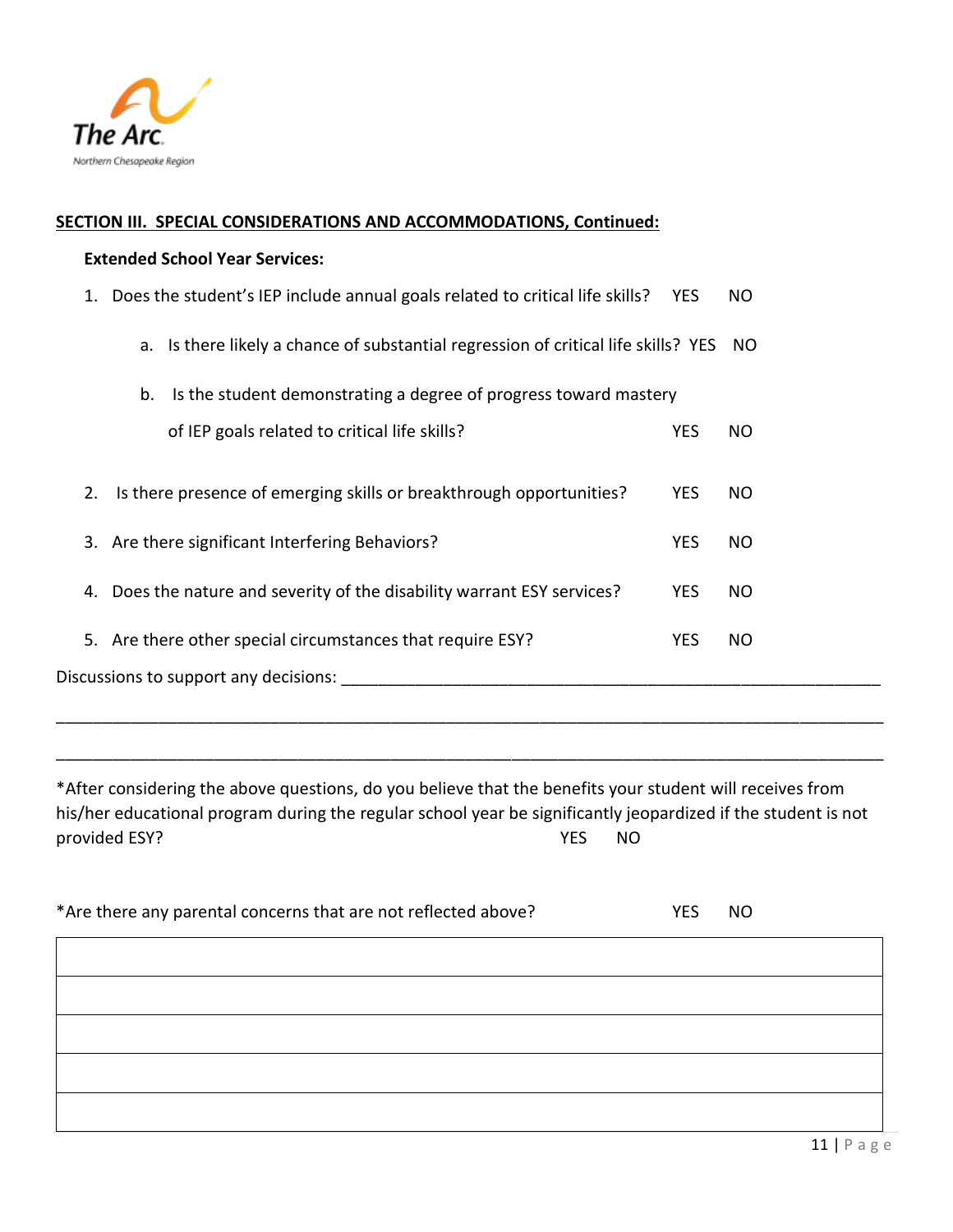

## **SECTION III. SPECIAL CONSIDERATIONS AND ACCOMMODATIONS, Continued:**

| <b>TRANSITION:</b> (Students 14 and older must have a transition plan, updated annually)                                                                                                                                                                                                                                   |
|----------------------------------------------------------------------------------------------------------------------------------------------------------------------------------------------------------------------------------------------------------------------------------------------------------------------------|
| Is student of Transition age? (14 or older) Date of Student Interview: ___________________________________                                                                                                                                                                                                                 |
| Postsecondary Goals (Outcomes):                                                                                                                                                                                                                                                                                            |
|                                                                                                                                                                                                                                                                                                                            |
|                                                                                                                                                                                                                                                                                                                            |
|                                                                                                                                                                                                                                                                                                                            |
|                                                                                                                                                                                                                                                                                                                            |
|                                                                                                                                                                                                                                                                                                                            |
| Projected Category of Exit                                                                                                                                                                                                                                                                                                 |
| Maryland High School Diploma<br>$\circ$<br>o 2 credits of Foreign Language<br>o 2 credits of Advanced Technology<br>o 4 credits of Career and Technology Program<br>Certificate of Completion when student turns 21<br>$\circ$<br>Certificate of Completion before student turns 21 (parent and student choice)<br>$\circ$ |
| Projected Date of Exit: _____________________*Decision made by school or family: ___________________                                                                                                                                                                                                                       |
| Student is enrolled in the following Functional and Skill Development Activities: ___________________________                                                                                                                                                                                                              |

Projected Category of Exit: \_\_\_\_\_\_\_\_\_\_\_\_\_\_\_\_\_\_\_\_\_\_\_\_\_\_\_ Projected Date of Exit: \_\_\_\_\_\_\_\_\_\_\_\_\_\_\_\_\_\_\_\_\_\_\_\_\_\_\_\_\_\_

| <b>Transition Goals:</b> | Objectives: | Responsible Party: |
|--------------------------|-------------|--------------------|
|                          |             |                    |
|                          |             |                    |
|                          |             |                    |
|                          |             |                    |

\_\_\_\_\_\_\_\_\_\_\_\_\_\_\_\_\_\_\_\_\_\_\_\_\_\_\_\_\_\_\_\_\_\_\_\_\_\_\_\_\_\_\_\_\_\_\_\_\_\_\_\_\_\_\_\_\_\_\_\_\_\_\_\_\_\_\_\_\_\_\_\_\_\_\_\_\_\_\_\_\_\_\_\_\_\_\_\_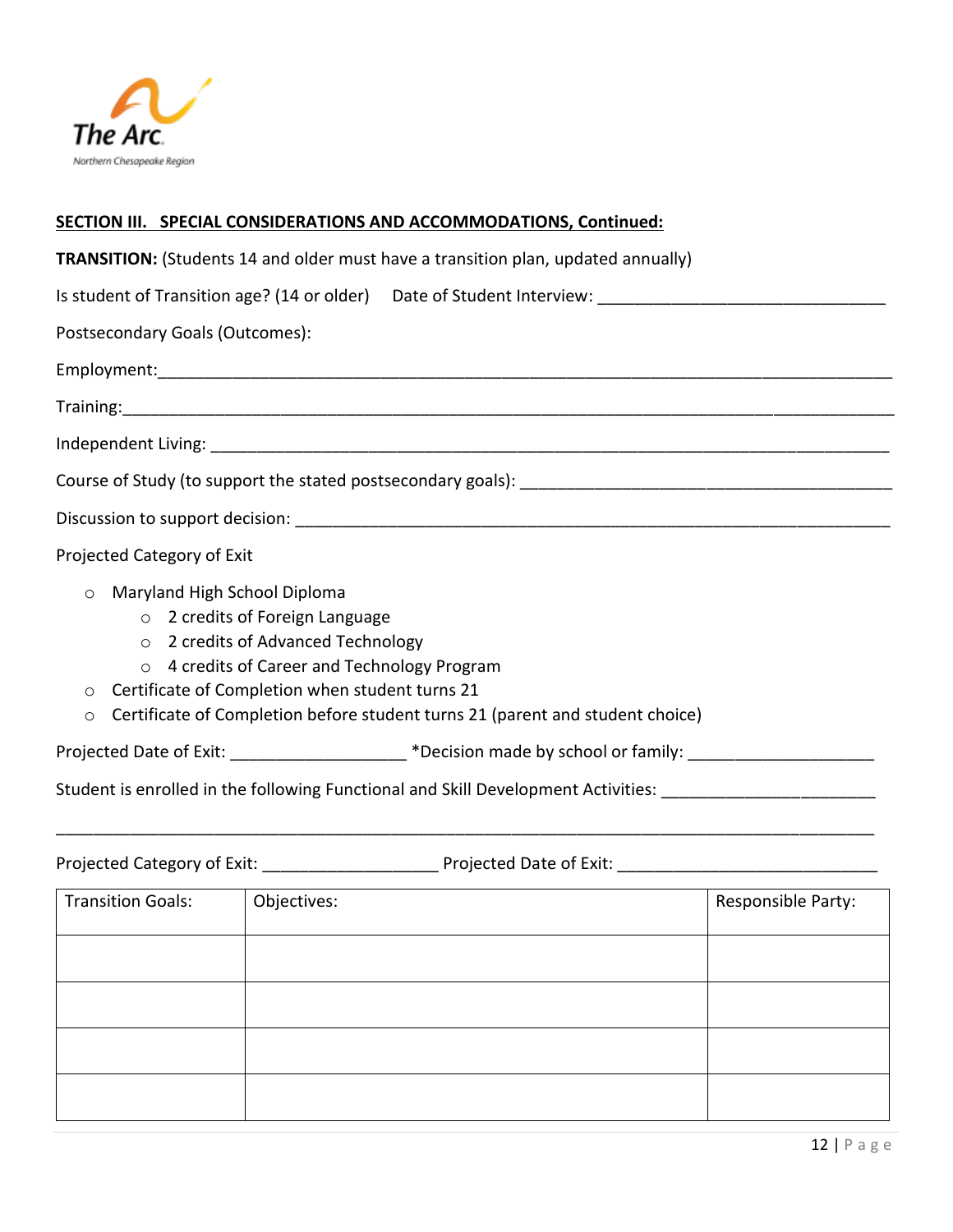

### **TRANSITION, Continued**

\*Student can have transition goals for employment, independent living and functional life skills.

\*By age 14, parents should ensure that Pre-ETS application/referral has been completed for the student with DORS.

| Discussion to support Decision, *Do you agree?                                                                                                  | <b>YES</b> | <b>NO</b>                            |     |  |
|-------------------------------------------------------------------------------------------------------------------------------------------------|------------|--------------------------------------|-----|--|
|                                                                                                                                                 |            |                                      |     |  |
|                                                                                                                                                 |            |                                      |     |  |
| Diploma<br>Projected Category of Exit:                                                                                                          |            | Certificate                          |     |  |
| Projected Date of Exit:                                                                                                                         |            | *Do you agree with exit plan? YES NO |     |  |
| *Did you receive a Transition Services Planning Guide?                                                                                          |            | <b>YES</b>                           | NO. |  |
| *By age 14, Parents should complete a DDA, DORS and/or Pre-ETS application.                                                                     |            |                                      |     |  |
| *BHA (Behavioral Health Administration is only appropriate for students who have mental health diagnoses<br>without a Developmental Disability. |            |                                      |     |  |
| DORS application completed? _______________                                                                                                     |            |                                      |     |  |
| DDA application completed?                                                                                                                      |            |                                      |     |  |
| Pre-ETS application completed?                                                                                                                  |            |                                      |     |  |

\*If any applications need to be completed, add to your Outside of School Action Plan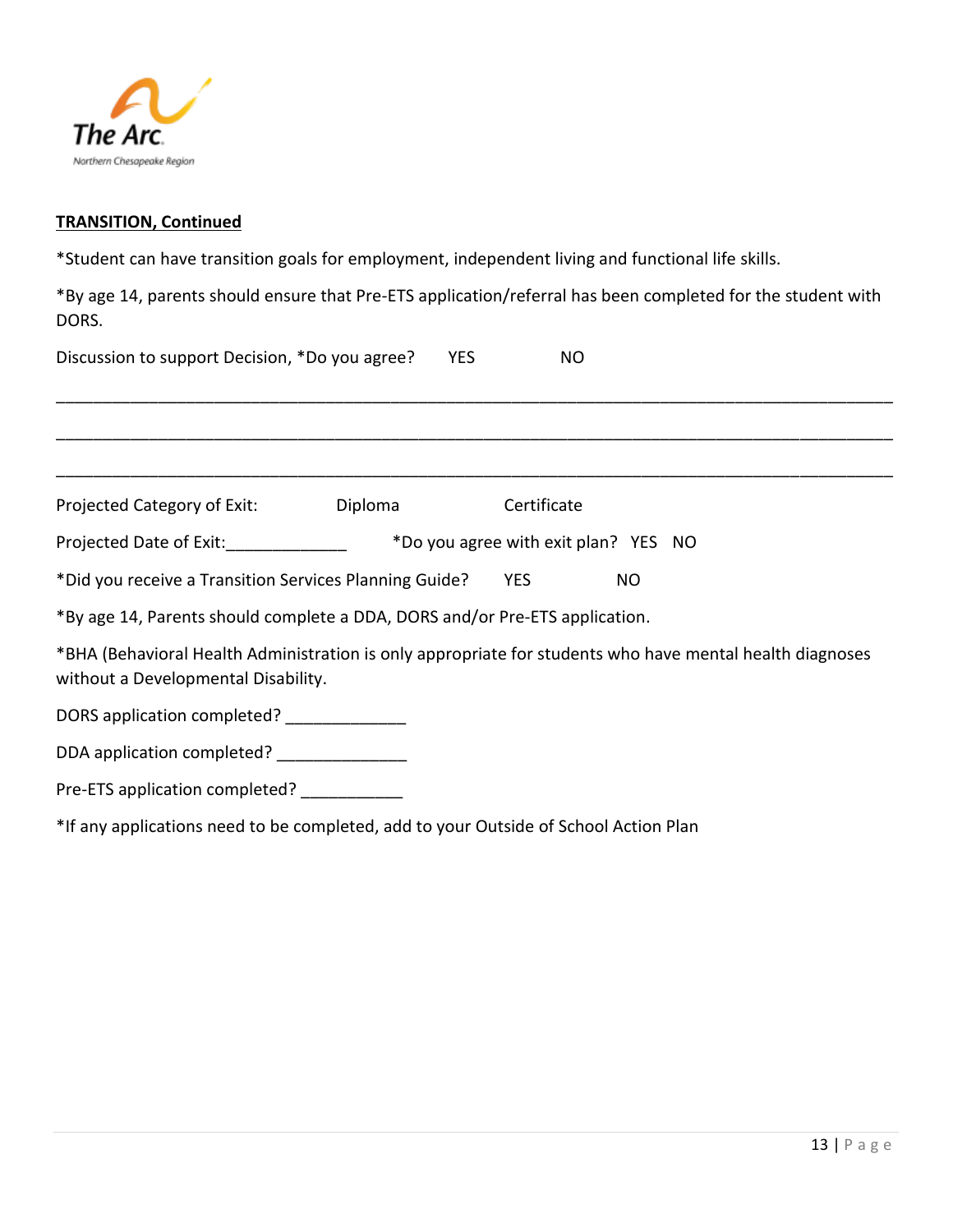

#### **SECTION IV. GOALS**

Goals are intended to be written as SMART Goals, meaning they should be Specific, Measurable, Achievable (within 12 months), Realistic, Time-bound and Objective.

Objectives are intermediate steps to meet the goal. Each goal should have a minimum of 2 objectives. They may be building blocks, precursory, sequential or parallel.

| Goals: | Objectives: | Eval.  | $\overline{\ast}$ ESY? | Responsible<br>Party/ies: |
|--------|-------------|--------|------------------------|---------------------------|
|        |             | Method | Y N                    |                           |
|        |             |        |                        |                           |
|        |             |        |                        |                           |
|        |             |        |                        |                           |
|        |             |        |                        |                           |
|        |             |        |                        |                           |
|        |             |        |                        |                           |
|        |             |        |                        |                           |
|        |             |        |                        |                           |
|        |             |        |                        |                           |
|        |             |        |                        |                           |
|        |             |        |                        |                           |
|        |             |        |                        |                           |
|        |             |        |                        |                           |
|        |             |        |                        |                           |
|        |             |        |                        |                           |
|        |             |        |                        |                           |
|        |             |        |                        |                           |
|        |             |        |                        |                           |
|        |             |        |                        |                           |
|        |             |        |                        |                           |
|        |             |        |                        |                           |
|        |             |        |                        |                           |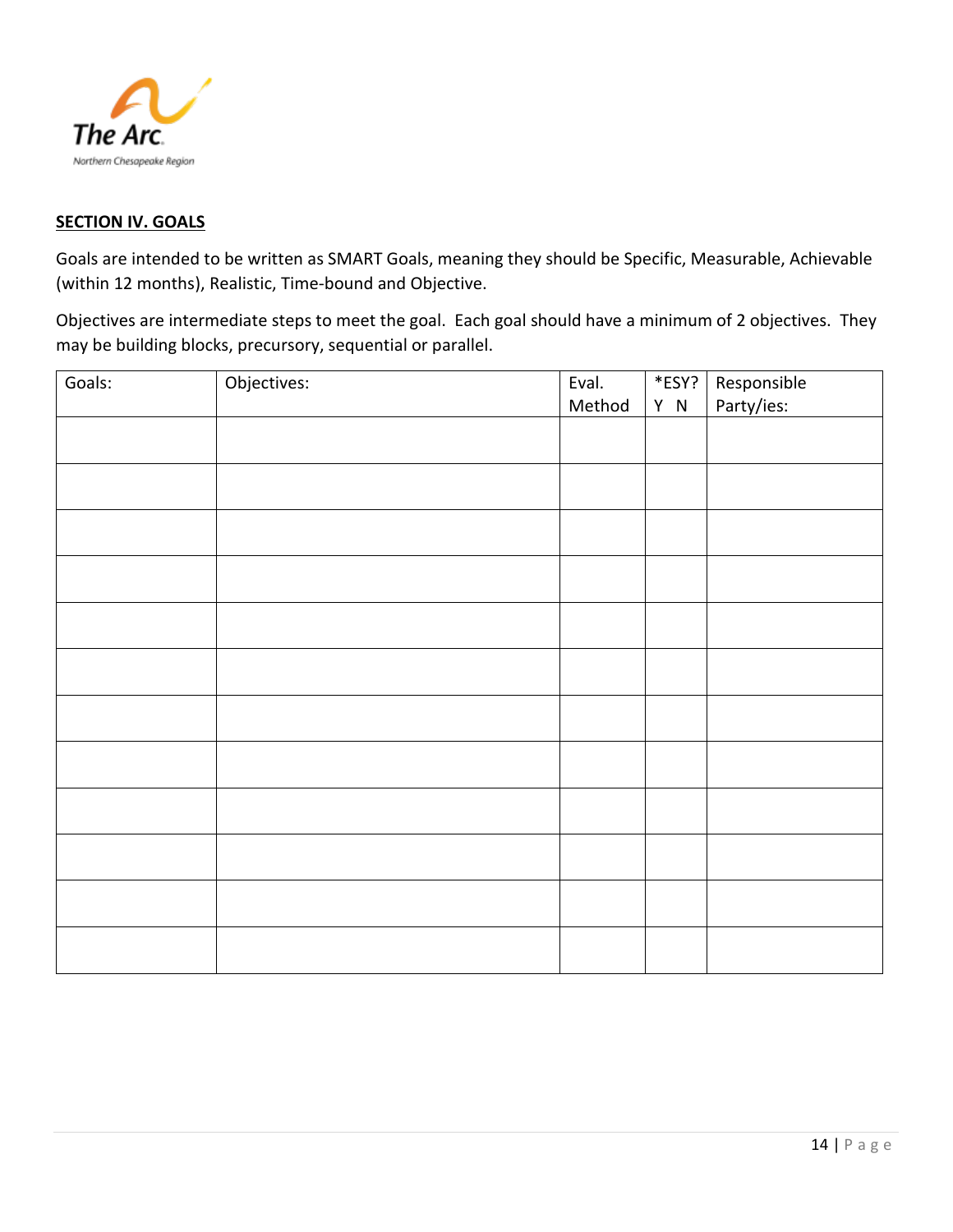

# **SECTION V. SERVICES**

# **Special Education and Related Services**

| Service Nature | Service Description |           |           |            |           |
|----------------|---------------------|-----------|-----------|------------|-----------|
|                | Location            | No. of    | Length of | Frequency: | Provider: |
|                | of Service:         | Sessions: | Time:     |            |           |
|                |                     |           |           |            |           |
|                |                     |           |           |            |           |
|                |                     |           |           |            |           |
|                |                     |           |           |            |           |
|                |                     |           |           |            |           |
|                |                     |           |           |            |           |
|                |                     |           |           |            |           |
|                |                     |           |           |            |           |
|                |                     |           |           |            |           |
|                |                     |           |           |            |           |
|                |                     |           |           |            |           |
|                |                     |           |           |            |           |
|                |                     |           |           |            |           |
|                |                     |           |           |            |           |
|                |                     |           |           |            |           |
|                |                     |           |           |            |           |
|                |                     |           |           |            |           |
|                |                     |           |           |            |           |
|                |                     |           |           |            |           |
|                |                     |           |           |            |           |
|                |                     |           |           |            |           |
|                |                     |           |           |            |           |
|                |                     |           |           |            |           |
|                |                     |           |           |            |           |
|                |                     |           |           |            |           |
|                |                     |           |           |            |           |
|                |                     |           |           |            |           |
|                |                     |           |           |            |           |
|                |                     |           |           |            |           |
|                |                     |           |           |            |           |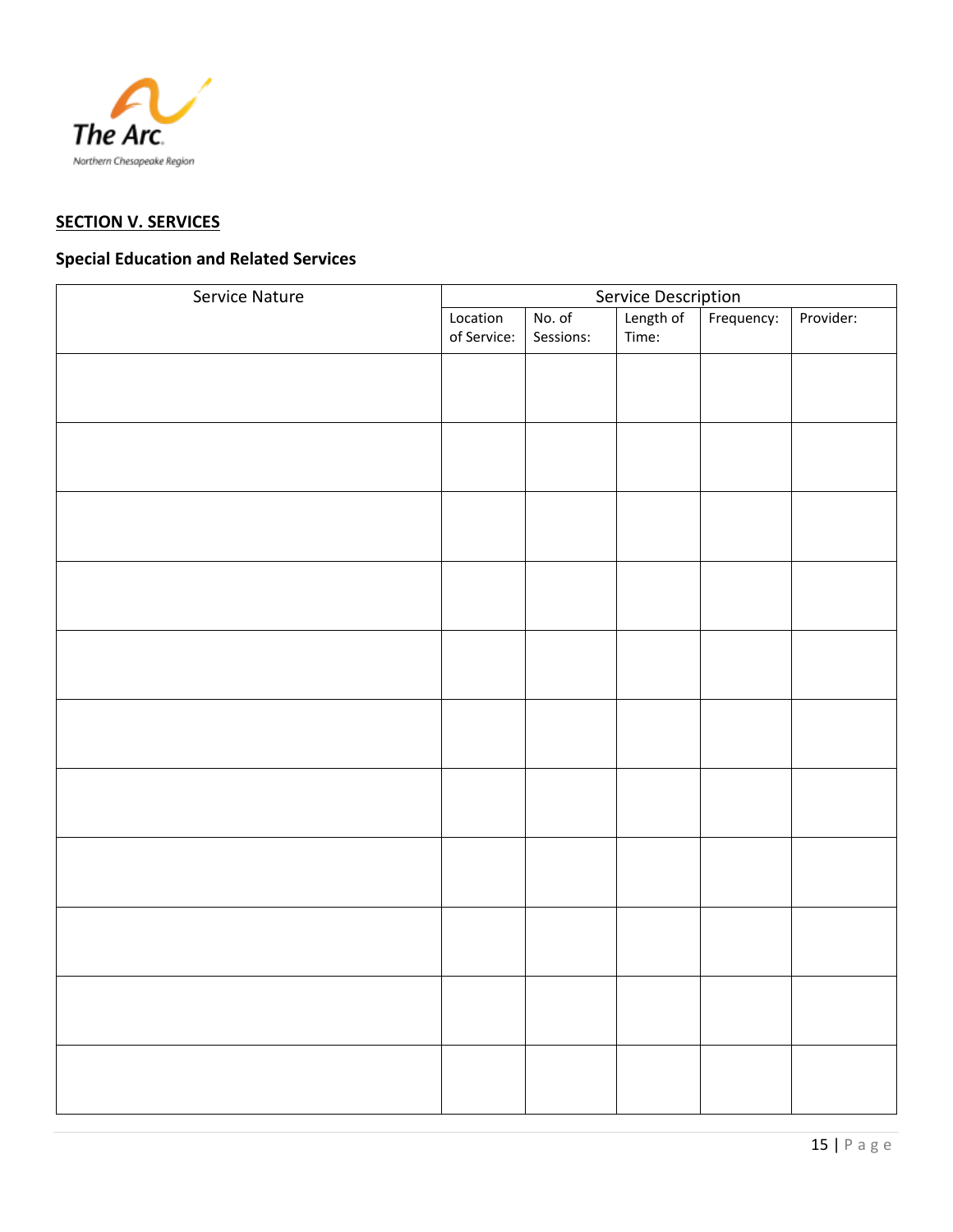

#### **SECTION VI. PLACEMENT DATA**

### **Least Restrictive Environment (LRE)**

What placement options were considered?

Do you agree with placement plan? YES NO

Document why you disagree with Placement Plan. Were you given an opportunity to discuss placement during your IEP meeting?

\_\_\_\_\_\_\_\_\_\_\_\_\_\_\_\_\_\_\_\_\_\_\_\_\_\_\_\_\_\_\_\_\_\_\_\_\_\_\_\_\_\_\_\_\_\_\_\_\_\_\_\_\_\_\_\_\_\_\_\_\_\_\_\_\_\_\_\_\_\_\_\_\_\_\_\_\_\_\_\_\_\_\_\_\_\_\_\_\_\_

\_\_\_\_\_\_\_\_\_\_\_\_\_\_\_\_\_\_\_\_\_\_\_\_\_\_\_\_\_\_\_\_\_\_\_\_\_\_\_\_\_\_\_\_\_\_\_\_\_\_\_\_\_\_\_\_\_\_\_\_\_\_\_\_\_\_\_\_\_\_\_\_\_\_\_\_\_\_\_\_\_\_\_\_\_\_\_\_\_\_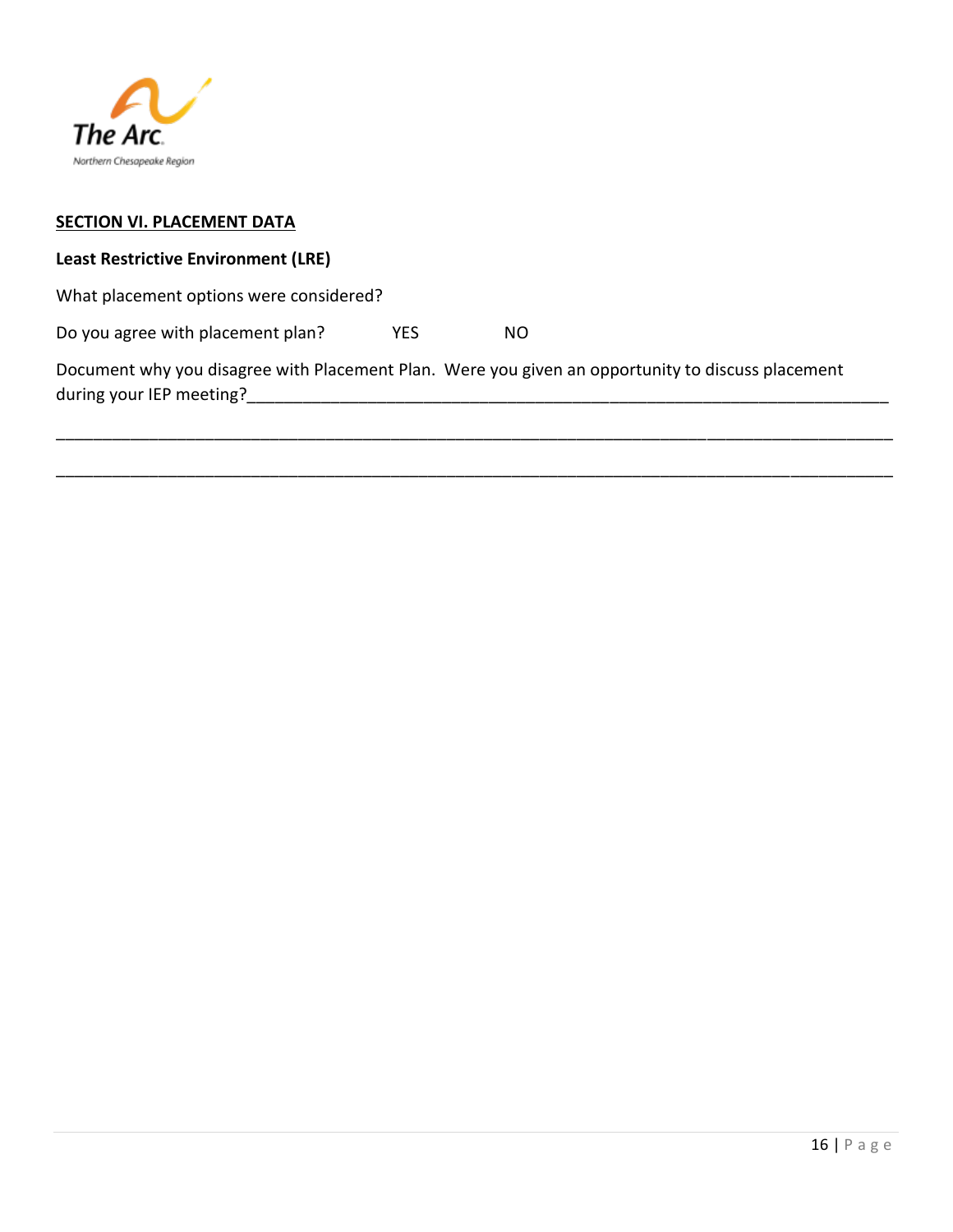

# **SECTION VII. IEP Action Plan** Changes to be made to the IEP based on completion of the IEP Review Tool.

\*Date of IEP meeting Discussions\_\_\_\_\_\_\_\_\_\_\_\_\_\_\_\_\_\_\_\_\_\_\_\_\_\_

| IEP     | <b>Action Item</b> | Accepted/ | Date to be  | Person      | Date      |
|---------|--------------------|-----------|-------------|-------------|-----------|
| Section |                    | Rejected? | Implemented | Responsible | Completed |
|         |                    |           |             |             |           |
|         |                    |           |             |             |           |
|         |                    |           |             |             |           |
|         |                    |           |             |             |           |
|         |                    |           |             |             |           |
|         |                    |           |             |             |           |
|         |                    |           |             |             |           |
|         |                    |           |             |             |           |
|         |                    |           |             |             |           |
|         |                    |           |             |             |           |
|         |                    |           |             |             |           |
|         |                    |           |             |             |           |
|         |                    |           |             |             |           |
|         |                    |           |             |             |           |
|         |                    |           |             |             |           |
|         |                    |           |             |             |           |
|         |                    |           |             |             |           |